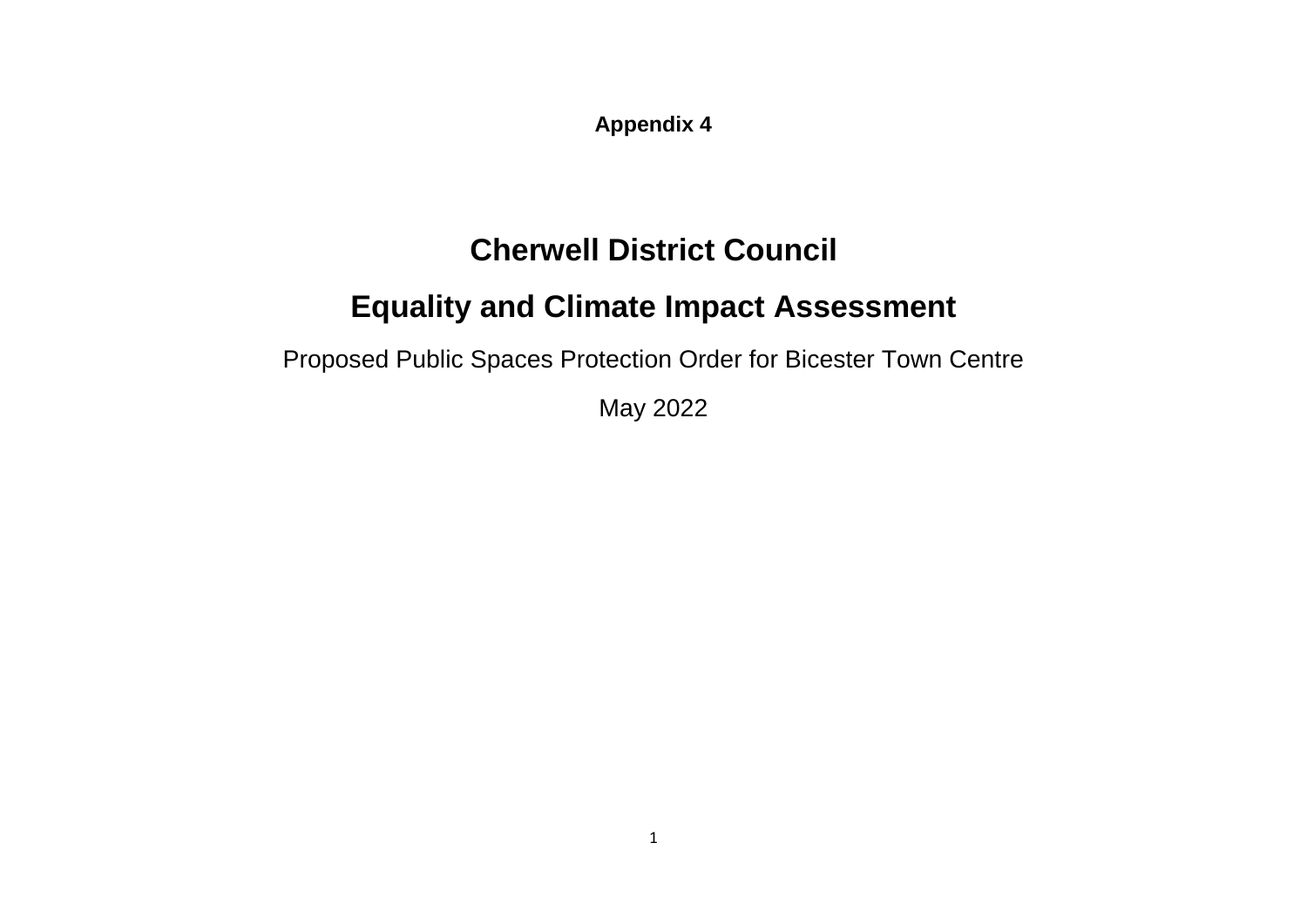#### Contents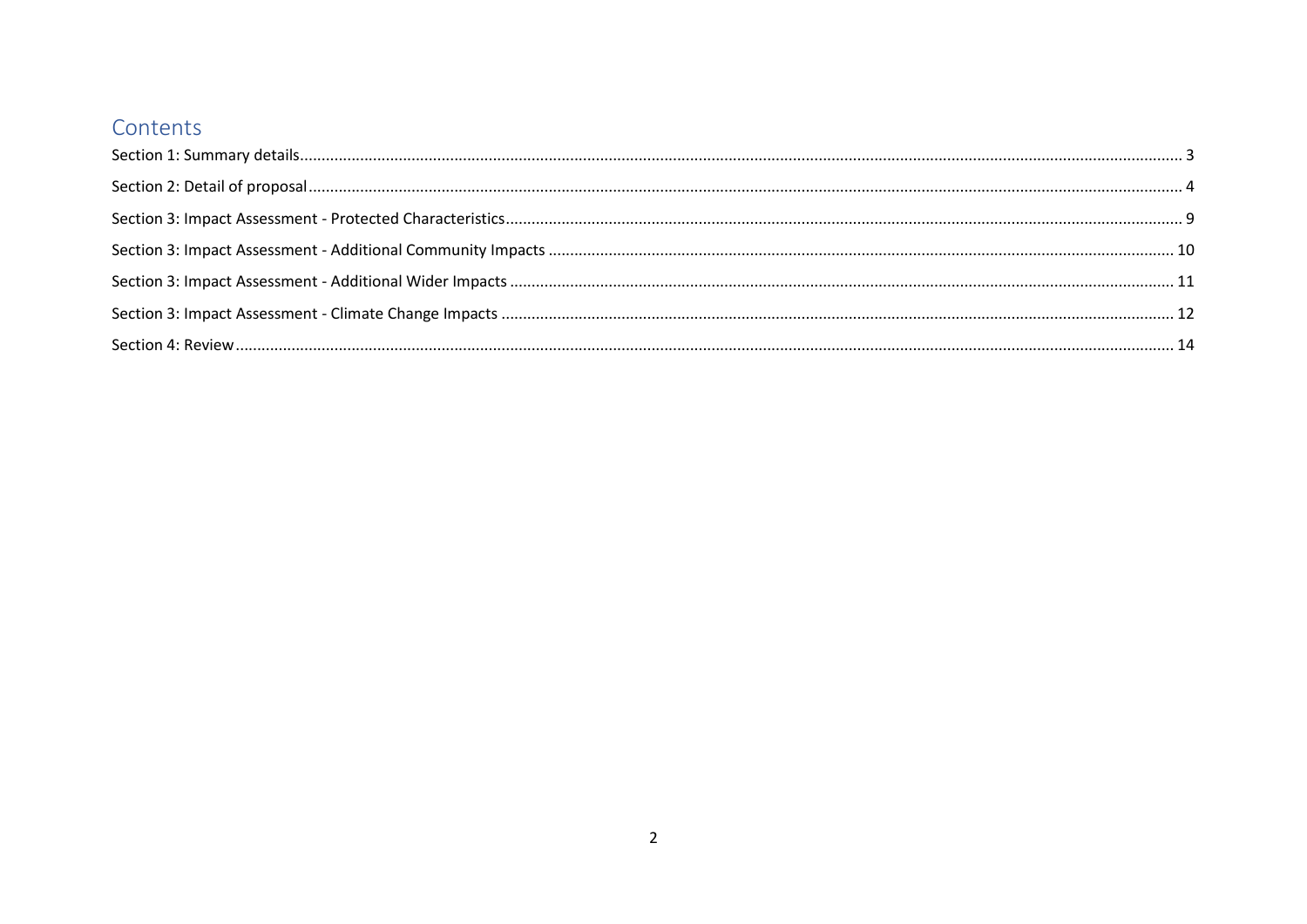# <span id="page-2-0"></span>**Section 1: Summary details**

| <b>Directorate and Service</b>                                                                                 | Commercial Development, Assets and Investment                                       |
|----------------------------------------------------------------------------------------------------------------|-------------------------------------------------------------------------------------|
| Area                                                                                                           | <b>Regulatory Services and Community Safety</b>                                     |
| What is being assessed<br>(e.g. name of policy,<br>procedure, project, service or<br>proposed service change). | The impact of introducing a Public Spaces Protection Order for Bicester Town Centre |
| Is this a new or existing<br>function or policy?                                                               | New policy                                                                          |
| <b>Summary of assessment</b><br>Briefly summarise the policy or                                                |                                                                                     |
| proposed service change.<br>Summarise possible impacts.                                                        |                                                                                     |
| Does the proposal bias,<br>discriminate or unfairly                                                            |                                                                                     |
| disadvantage individuals or<br>groups within the community?                                                    |                                                                                     |
| (following completion of the<br>assessment).                                                                   |                                                                                     |
| <b>Completed By</b>                                                                                            | <b>Richard Webb</b>                                                                 |
| <b>Authorised By</b>                                                                                           |                                                                                     |
| <b>Date of Assessment</b>                                                                                      | 16 <sup>th</sup> May 2022                                                           |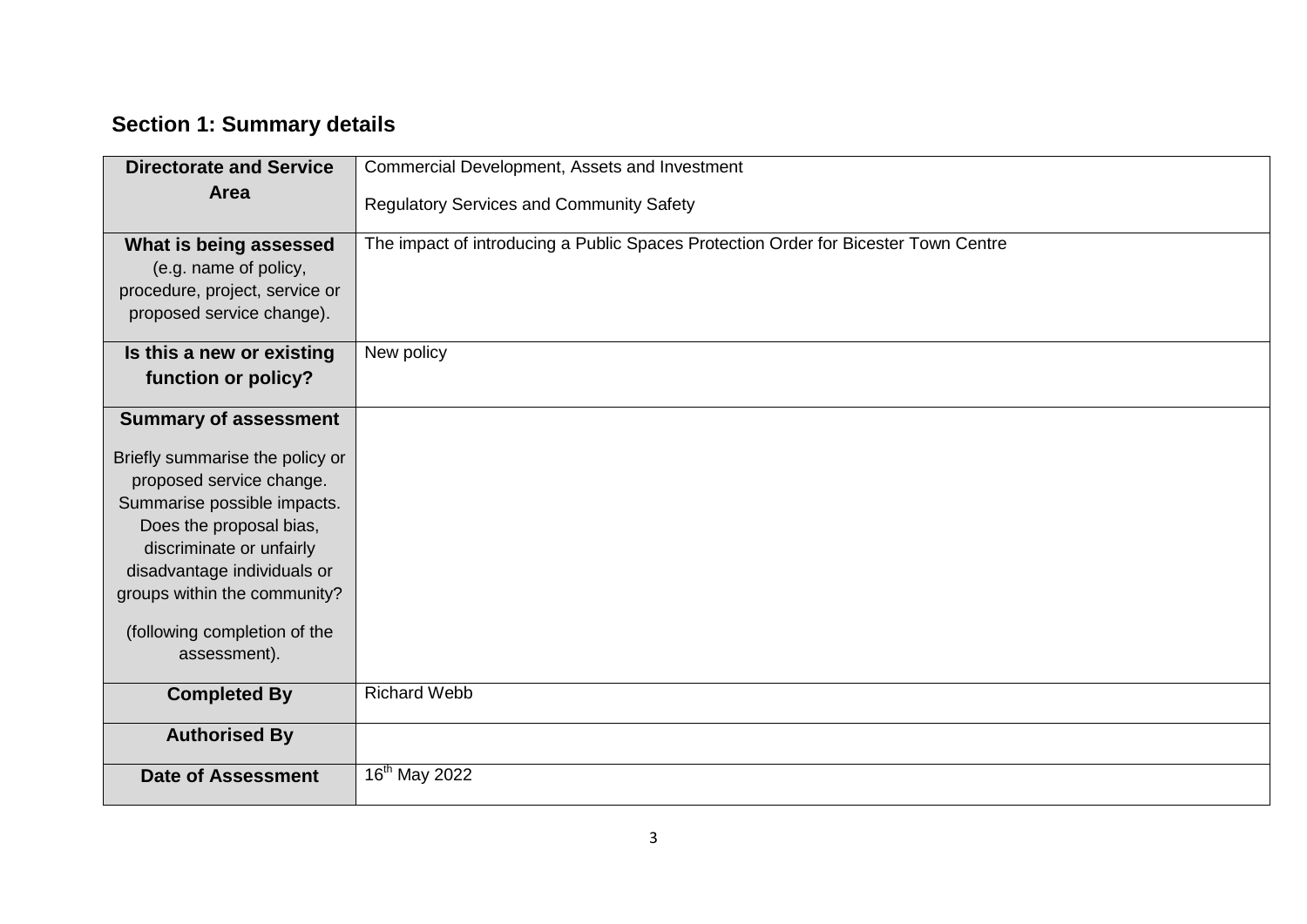# <span id="page-3-0"></span>**Section 2: Detail of proposal**

| The Council's Community Safety Team have been working extensively with Thames Valley Police on problems of<br><b>Context / Background</b>               |  |
|---------------------------------------------------------------------------------------------------------------------------------------------------------|--|
|                                                                                                                                                         |  |
| anti-social behaviour in and around Bicester town centre for several years. However, all approaches that have been<br>Briefly summarise the             |  |
| taken have so far failed to fully resolve this problem.                                                                                                 |  |
| background to the policy or                                                                                                                             |  |
| The view of our community safety team is that the ASB mainly stems from the town centre being used as a<br>proposed service change,                     |  |
| gathering point for teenagers in the town. Whilst the individuals involved has changed over time, the general<br>including reasons for any              |  |
| problem has persisted of groups of teenagers gathering and behaving in a manner that is detrimental to the<br>changes from previous versions.           |  |
| businesses in the town and the feelings of safety of visitors to the town centre.                                                                       |  |
| In discussion with Thames Valley Police, officers have developed proposals for a Public Spaces Protection Order                                         |  |
| (PSPO) for the areas mainly impacted by this anti-social behaviour. A public consultation was undertaken on a                                           |  |
| proposal to introduce this PSPO. This impact assessment takes into consideration the outcome of this consultation                                       |  |
| in order to provide a final assessment on the equality impacts of introducing the PSPO as proposed.                                                     |  |
|                                                                                                                                                         |  |
| The Executive of the Council will be asked to decide whether to introduce a PSPO in Bicester Town Centre at their<br><b>Proposals</b>                   |  |
| June 2022 meeting. It is likely that any PSPO that is introduced will reflect the issues that were included in the                                      |  |
| Explain the detail of the<br>public consultation as the potential scope of the Order. The potential PSPO therefore includes prohibitions against -      |  |
| proposals, including why this has                                                                                                                       |  |
| - behaving in a way that causes or is likely to cause alarm or distress or concern for safety to another person in a<br>been decided as the best course |  |
| public place;<br>of action.                                                                                                                             |  |
| - acting in a manner that is perceived to be that of begging;                                                                                           |  |
| - continuing to consume alcohol when required to stop doing so by any Authorised Officer.                                                               |  |
|                                                                                                                                                         |  |
| The proposal to introduce a PSPO for Bicester Town Centre was developed as a consequence of persistent                                                  |  |
| problems with anti-social behaviour (ASB) in and around the town centre. Over a period of several years the                                             |  |
| Council and the Police have taken steps to address that ASB through a range of different approaches. Despite this                                       |  |
| continued effort reports of ASB continue to be received by the Police and council officers continue to respond to                                       |  |
| concerns about the behaviour of young people gathering in the town centre. The Council's community wardens and                                          |  |
| the Police believe that the introduction of a PSPO would provide better options to tackle and deter this ASB,                                           |  |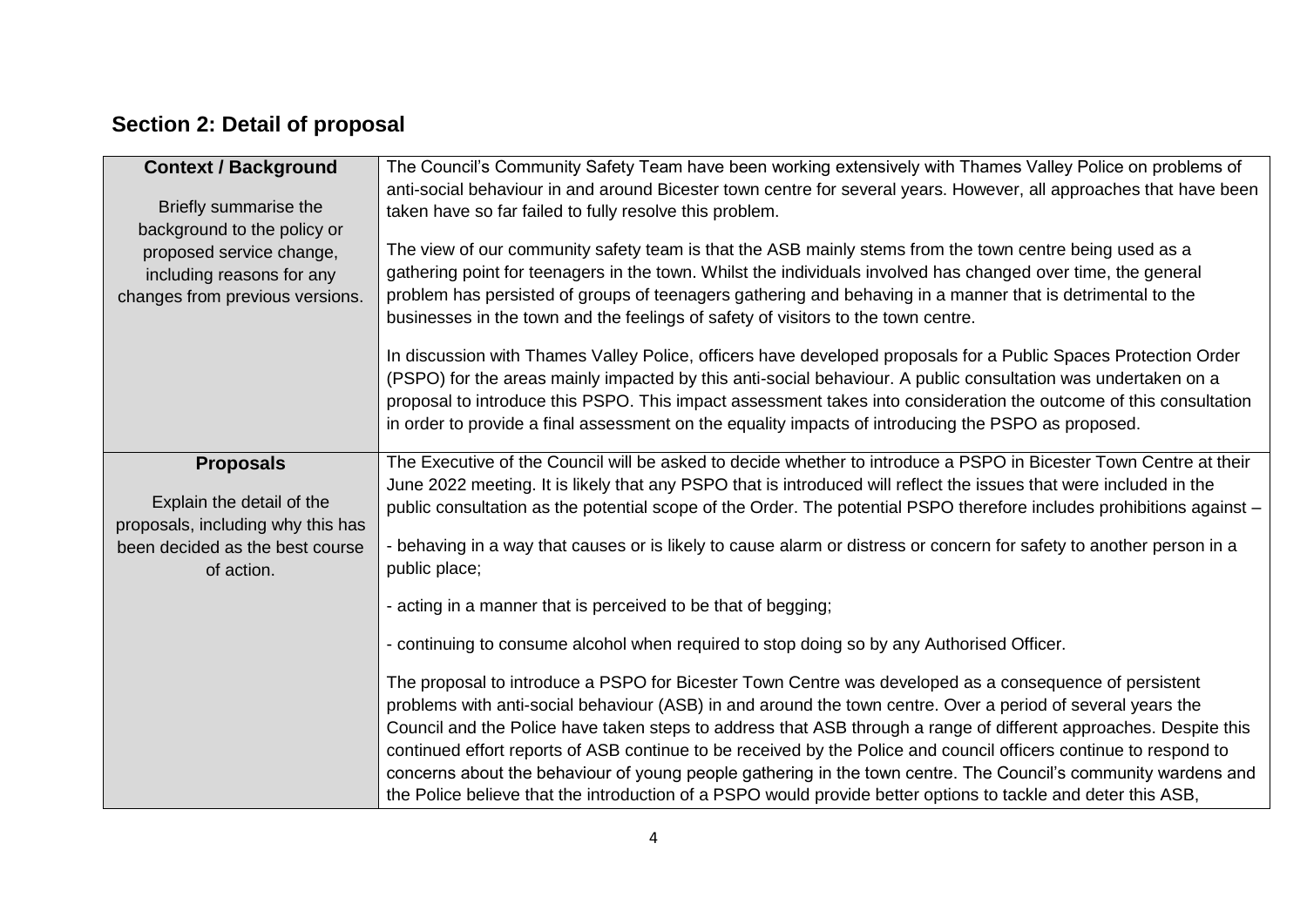|                                                                                                                                           | particularly where it involves young people. It would enable a change in approach to this ASB, providing the ability<br>to issue fixed penalty notices for behaviour impacting on the town centre and therefore provide simpler and quicker<br>enforcement options to tackle the problems being reported and observed. Without this change in approach it is<br>likely that the town centre will continue to be negatively impacted by this behaviour.<br>The Order, if introduced, will affect only those that breach the prohibitions contained within the Order in the defined<br>geographic area. This order is relevant to the community as a whole. |                                                                                              |                 |  |  |  |  |  |  |
|-------------------------------------------------------------------------------------------------------------------------------------------|-----------------------------------------------------------------------------------------------------------------------------------------------------------------------------------------------------------------------------------------------------------------------------------------------------------------------------------------------------------------------------------------------------------------------------------------------------------------------------------------------------------------------------------------------------------------------------------------------------------------------------------------------------------|----------------------------------------------------------------------------------------------|-----------------|--|--|--|--|--|--|
| <b>Evidence / Intelligence</b>                                                                                                            |                                                                                                                                                                                                                                                                                                                                                                                                                                                                                                                                                                                                                                                           | Evidence supporting the proposed PSPO comes from Police incident data, a public consultation |                 |  |  |  |  |  |  |
| List and explain any data,                                                                                                                |                                                                                                                                                                                                                                                                                                                                                                                                                                                                                                                                                                                                                                                           | undertaken in April 2022 and media reports.                                                  |                 |  |  |  |  |  |  |
| consultation outcomes, research<br>findings, feedback from service<br>users and stakeholders etc, that<br>supports your proposals and can | The table below shows Police recorded offences for ASB, alcohol related public order/ drunk and<br>disorderly and offences against the person in and around the town centre in Bicester prior to the lockdown<br>restrictions introduced in March 2020                                                                                                                                                                                                                                                                                                                                                                                                    |                                                                                              |                 |  |  |  |  |  |  |
| help to inform the judgements you                                                                                                         |                                                                                                                                                                                                                                                                                                                                                                                                                                                                                                                                                                                                                                                           | Month                                                                                        | No. of Offences |  |  |  |  |  |  |
| make about potential impact on                                                                                                            |                                                                                                                                                                                                                                                                                                                                                                                                                                                                                                                                                                                                                                                           |                                                                                              | Recorded        |  |  |  |  |  |  |
| different individuals, communities<br>or groups and our ability to deliver                                                                |                                                                                                                                                                                                                                                                                                                                                                                                                                                                                                                                                                                                                                                           | March 2019                                                                                   | 20              |  |  |  |  |  |  |
| our climate commitments.                                                                                                                  |                                                                                                                                                                                                                                                                                                                                                                                                                                                                                                                                                                                                                                                           |                                                                                              |                 |  |  |  |  |  |  |
|                                                                                                                                           |                                                                                                                                                                                                                                                                                                                                                                                                                                                                                                                                                                                                                                                           | April 2019                                                                                   | 24              |  |  |  |  |  |  |
|                                                                                                                                           |                                                                                                                                                                                                                                                                                                                                                                                                                                                                                                                                                                                                                                                           | May 2019                                                                                     | 12              |  |  |  |  |  |  |
|                                                                                                                                           |                                                                                                                                                                                                                                                                                                                                                                                                                                                                                                                                                                                                                                                           | <b>June 2019</b>                                                                             | 35              |  |  |  |  |  |  |
|                                                                                                                                           |                                                                                                                                                                                                                                                                                                                                                                                                                                                                                                                                                                                                                                                           | <b>July 2019</b>                                                                             | 17              |  |  |  |  |  |  |
|                                                                                                                                           |                                                                                                                                                                                                                                                                                                                                                                                                                                                                                                                                                                                                                                                           | August 2019                                                                                  | 25              |  |  |  |  |  |  |
|                                                                                                                                           |                                                                                                                                                                                                                                                                                                                                                                                                                                                                                                                                                                                                                                                           | September 2019                                                                               | 27              |  |  |  |  |  |  |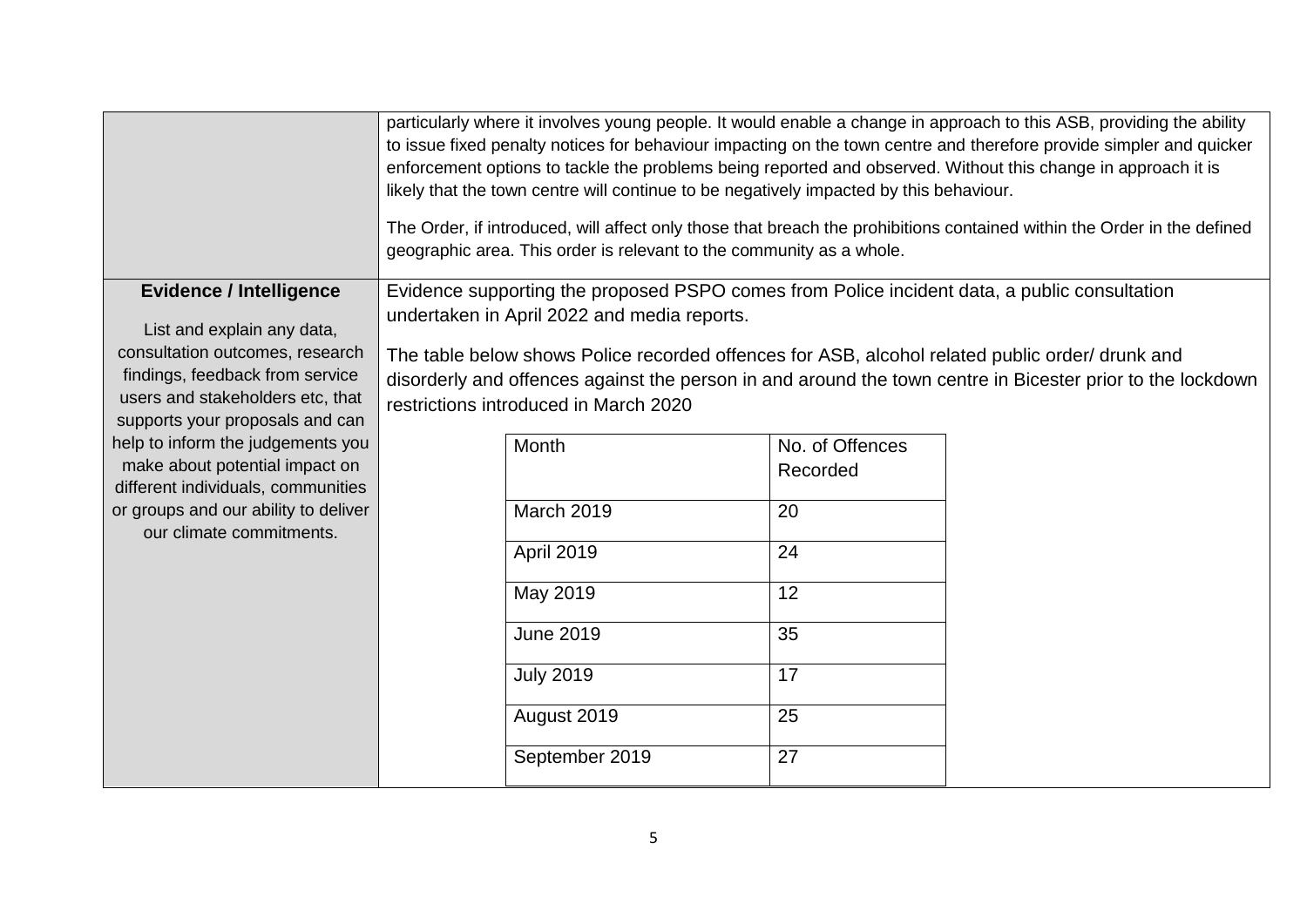| October 2019  | 17 |
|---------------|----|
| November 2019 | 15 |
| December 2019 | 20 |
| January 2020  | 17 |
| February 2020 | 18 |

The table below shows data on recorded ASB in Bicester Town Centre.

| Month            | No. if incidents reported<br>to TVP involving ASB |
|------------------|---------------------------------------------------|
| May 2021         | 6                                                 |
| <b>June 2021</b> | 9                                                 |
| <b>July 2021</b> | 3                                                 |
| August 2021      | 11                                                |
| September 2021   | 15                                                |
| October 2021     | 19                                                |
| November 2021    | 11                                                |
| December 2021    | 6                                                 |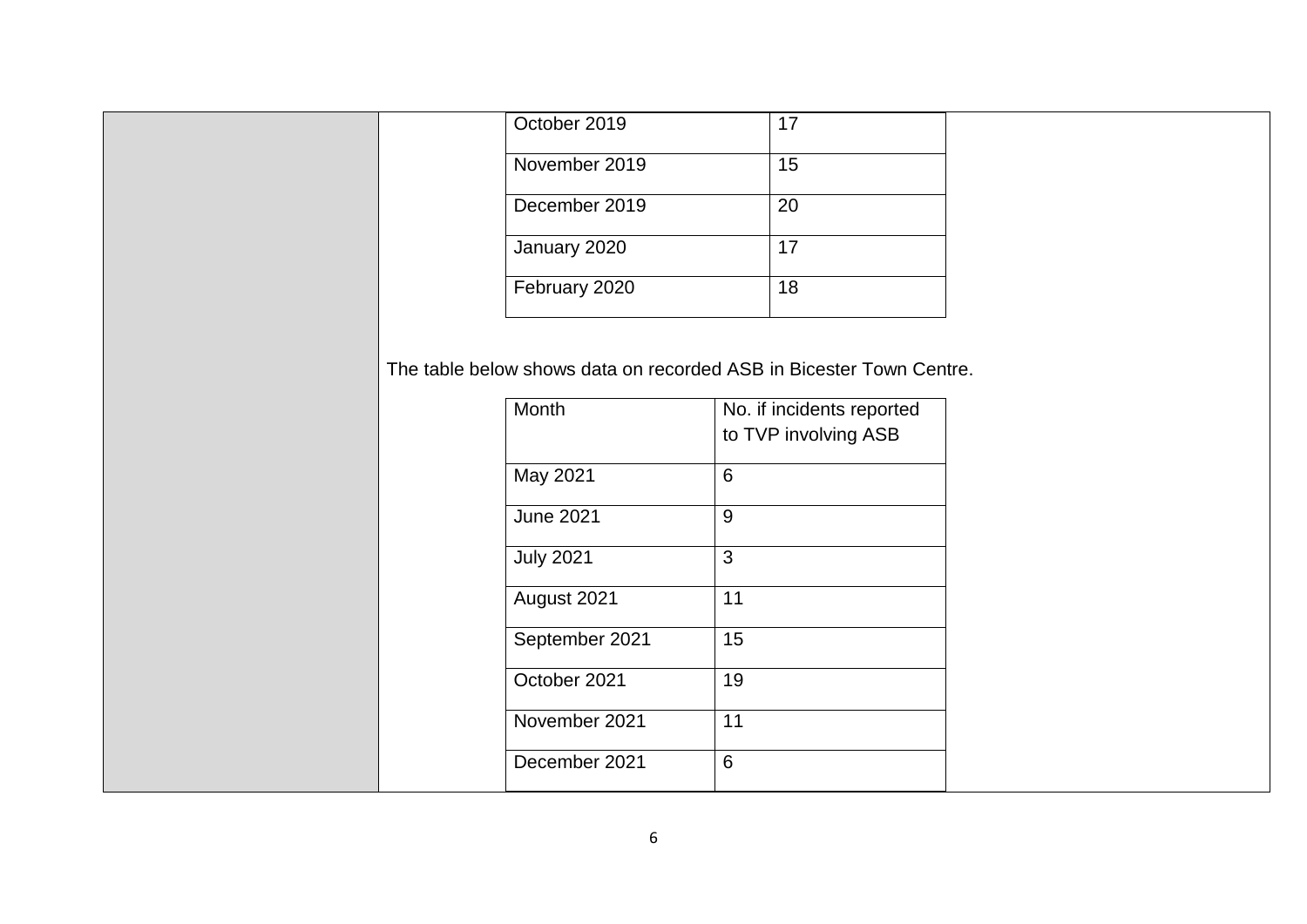A 3-week public consultation on the proposed PSPO for Bicester town centre was undertaken in March 2022. This consultation included an online survey promoted by a press release and on the council's social media platforms, face-to-face engagement with visitors to the town centre, visits to the main town centre businesses and direct communication with key stakeholders including all district and county councillors for Bicester.

An analysis of the responses to this consultation is to be included with the formal decision paper supporting the proposal. In summary, there were 407 responses to this consultation and the main outcomes are shown in the table below.

| Question                                                                                                                                                         | Response-<br>'Yes' | Response - 'No' | Response-<br>'Don't know' |
|------------------------------------------------------------------------------------------------------------------------------------------------------------------|--------------------|-----------------|---------------------------|
| "Should Cherwell District<br>Council seek to prohibit anti-<br>social behaviour in Bicester<br>town centre through a Public<br><b>Spaces Protection Orders?"</b> | 375 (93%)          | 12(3%)          | 16 (4%)                   |
| "Should Cherwell District<br>Council seek to prohibit<br>street drinking in Bicester<br>town centre through a Public<br><b>Spaces Protection Orders?"</b>        | 350 (86%)          | 24 (6%)         | 31 (8%)                   |
| "Should Cherwell District<br>Council seek to prohibit<br>begging in Bicester town<br>centre through a Public<br><b>Spaces Protection Orders?"</b>                | 244 (60%)          | 80 (20%)        | 82 (20%)                  |

The consultation responses did not identify any adverse implications in relation to any of the protected characteristics. However, some respondents commented on the impact on some people who may be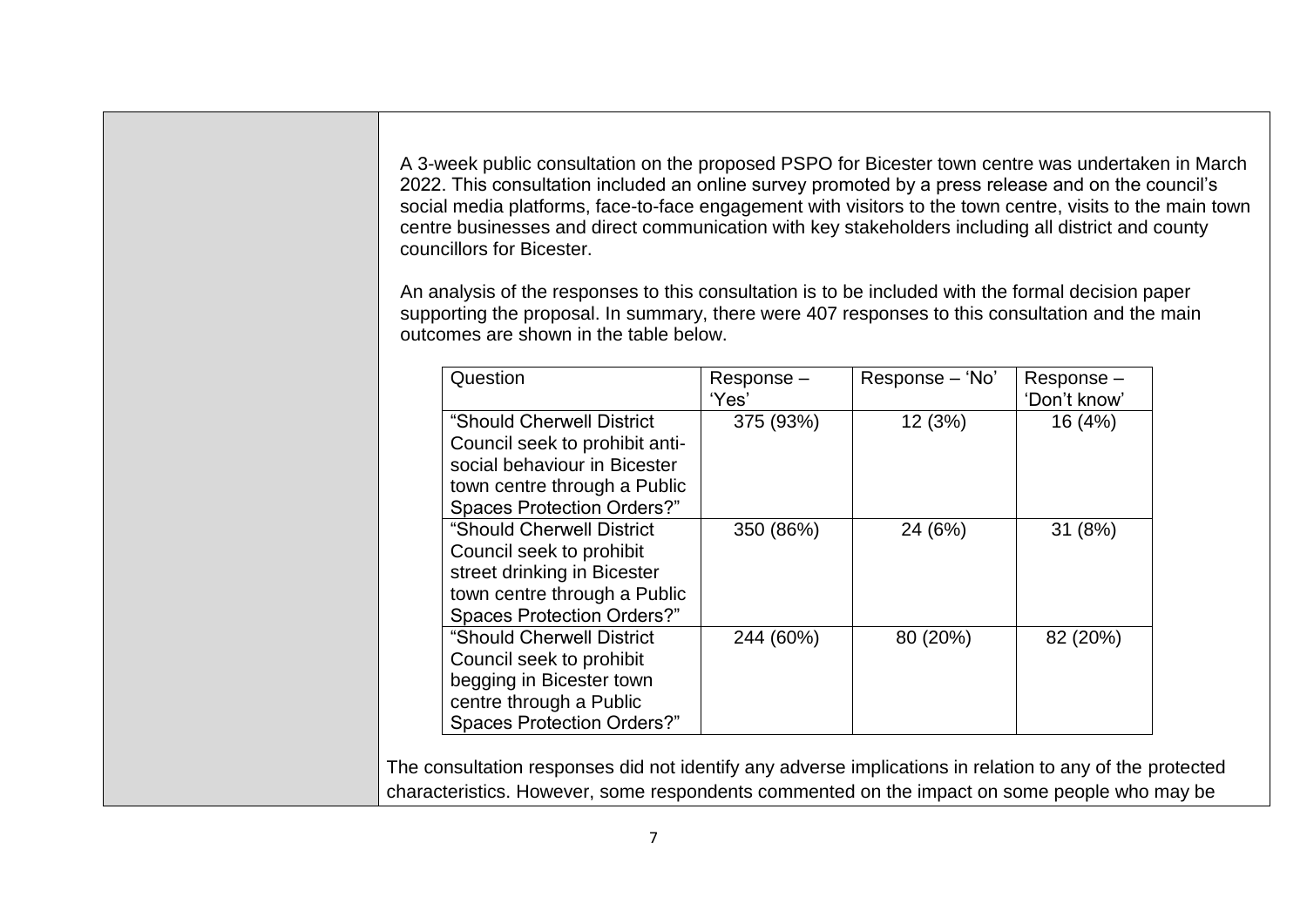|                                                                                                                                                                                                                                                                                     | considered vulnerable due to homelessness.<br>In recent months there have also been reports in the media concerning specific ASB incidents in the town<br>centre. These do not provide evidence either in support of the proposal or against it, but do highlight the<br>experiences of some of the businesses in the town centre.                                                                                                 |
|-------------------------------------------------------------------------------------------------------------------------------------------------------------------------------------------------------------------------------------------------------------------------------------|------------------------------------------------------------------------------------------------------------------------------------------------------------------------------------------------------------------------------------------------------------------------------------------------------------------------------------------------------------------------------------------------------------------------------------|
| Alternatives considered /<br>rejected<br>Summarise any other approaches<br>that have been considered in<br>developing the policy or proposed<br>service change, and the reasons<br>why these were not adopted. This<br>could include reasons why doing<br>nothing is not an option. | This proposal is in response to a problem that the council and its partners have been involved in<br>addressing for several years. It is considered to offer an opportunity to improve the effectiveness of our<br>response. The only alternative considered was to not seek to introduce the PSPO and to continue to work<br>to tackle the reported problems through the existing powers available to the council and its Police. |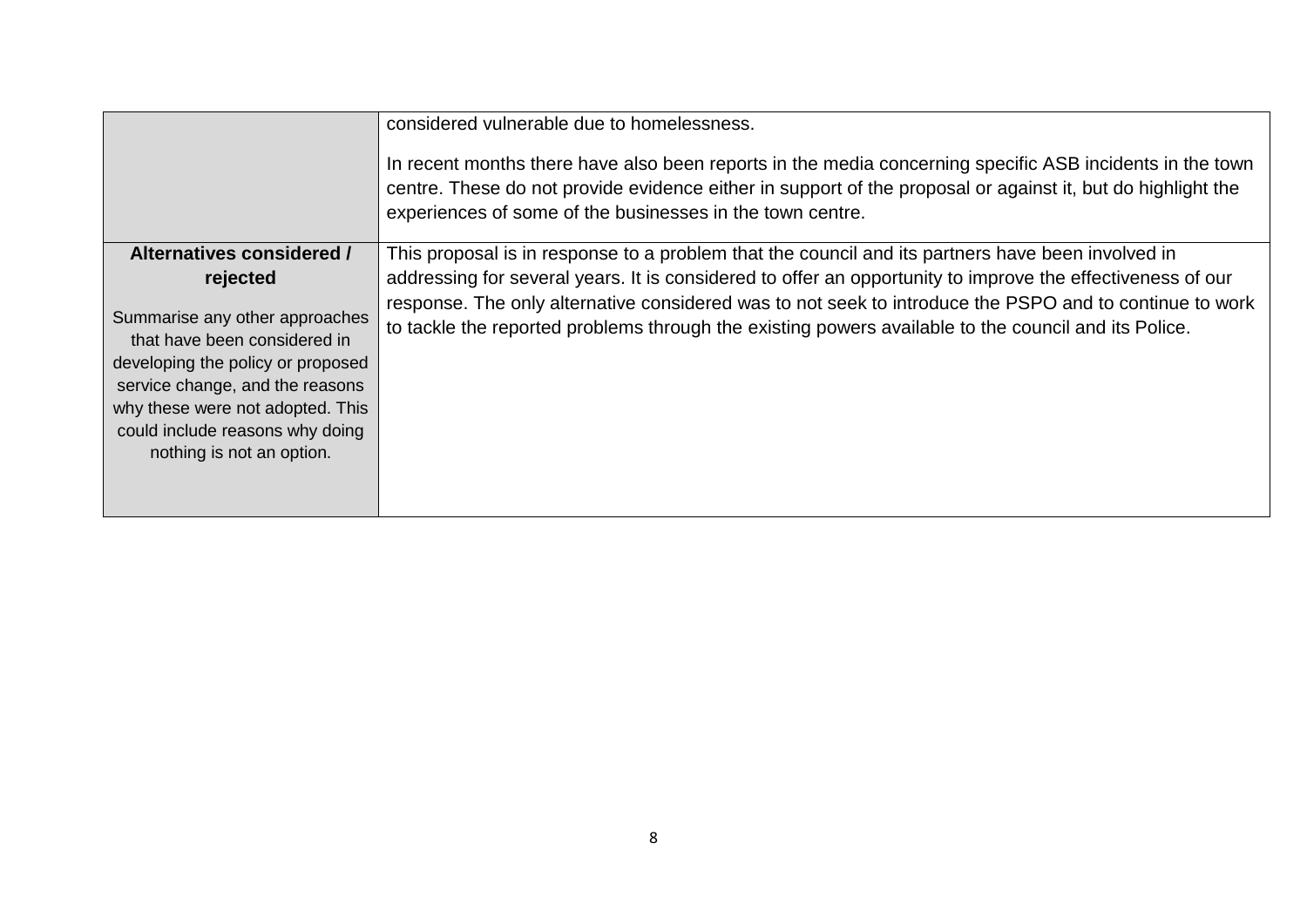# <span id="page-8-0"></span>**Section 3: Impact Assessment - Protected Characteristics**

| <b>Protected</b><br><b>Characteristic</b>  | <b>No</b><br>Impact | <b>Positive</b> | <b>Negative</b> | <b>Description of Impact</b> | Any actions or mitigation<br>to reduce negative impacts | <b>Action owner*</b><br>(*Job Title,<br>Organisation) | <b>Timescale and</b><br>monitoring<br>arrangements |
|--------------------------------------------|---------------------|-----------------|-----------------|------------------------------|---------------------------------------------------------|-------------------------------------------------------|----------------------------------------------------|
| Age                                        | $\boxtimes$         | $\Box$          | $\Box$          |                              |                                                         |                                                       |                                                    |
| <b>Disability</b>                          | $\boxtimes$         | $\Box$          | $\Box$          |                              |                                                         |                                                       |                                                    |
| Gender<br>Reassignment                     | $\boxtimes$         | $\Box$          | $\Box$          |                              |                                                         |                                                       |                                                    |
| <b>Marriage &amp; Civil</b><br>Partnership | $\boxtimes$         | $\Box$          | $\Box$          |                              |                                                         |                                                       |                                                    |
| <b>Pregnancy &amp;</b><br><b>Maternity</b> | $\boxtimes$         | $\Box$          | $\Box$          |                              |                                                         |                                                       |                                                    |
| Race                                       | $\boxtimes$         | $\Box$          | $\Box$          |                              |                                                         |                                                       |                                                    |
| <b>Sex</b>                                 | $\boxtimes$         | $\Box$          | $\Box$          |                              |                                                         |                                                       |                                                    |
| <b>Sexual</b><br><b>Orientation</b>        | $\boxtimes$         | $\Box$          | $\Box$          |                              |                                                         |                                                       |                                                    |
| <b>Religion or</b><br><b>Belief</b>        | $\boxtimes$         | $\Box$          | $\Box$          |                              |                                                         |                                                       |                                                    |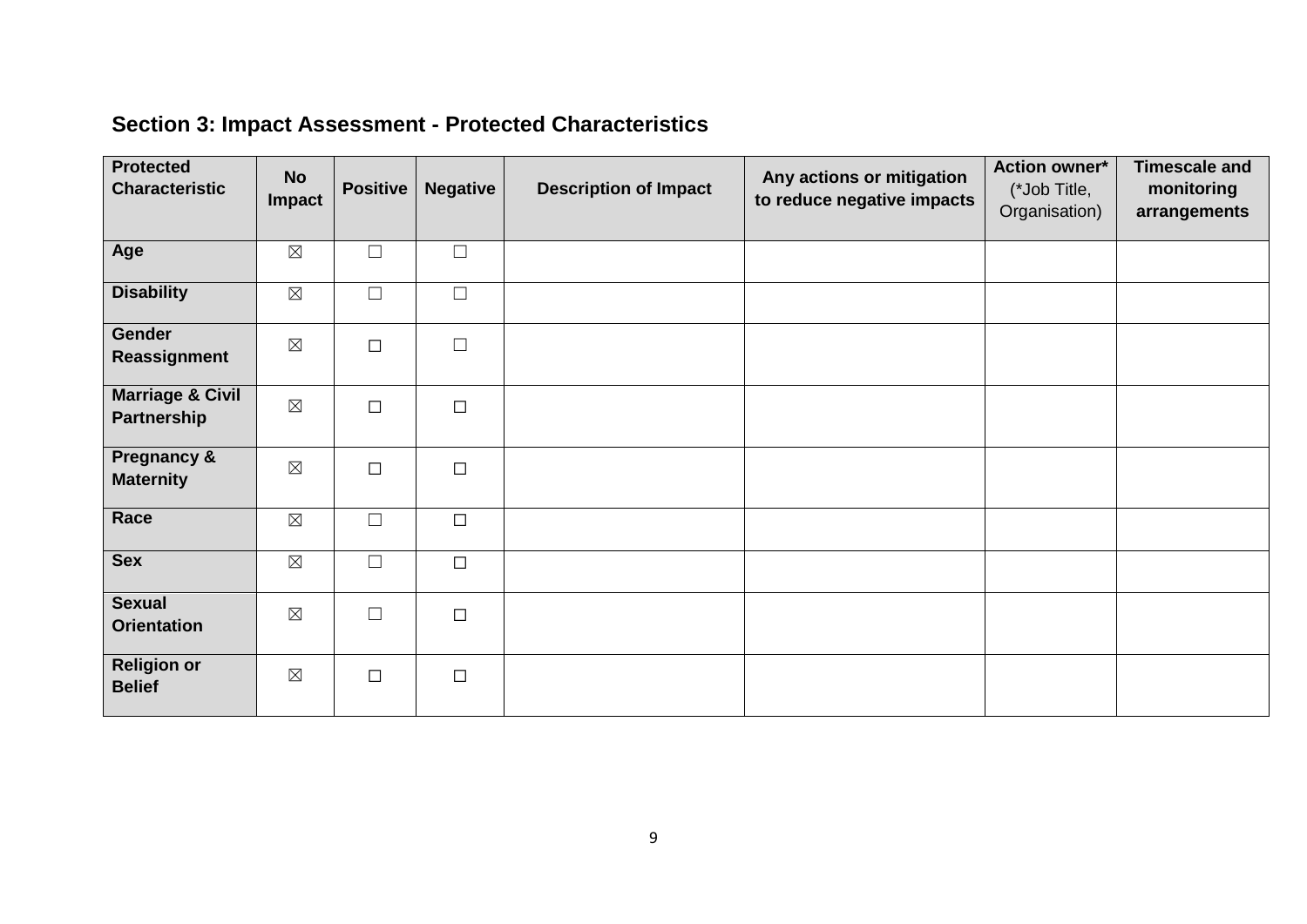# <span id="page-9-0"></span>**Section 3: Impact Assessment - Additional Community Impacts**

| <b>Additional</b><br>community<br>impacts | <b>No</b><br>Impact | <b>Positive</b> | <b>Negative</b> | <b>Description of impact</b> | Any actions or mitigation<br>to reduce negative impacts | <b>Action owner</b><br>(*Job Title,<br>Organisation) | <b>Timescale and</b><br>monitoring<br>arrangements |
|-------------------------------------------|---------------------|-----------------|-----------------|------------------------------|---------------------------------------------------------|------------------------------------------------------|----------------------------------------------------|
| <b>Rural</b><br>communities               | $\boxtimes$         |                 | $\Box$          |                              |                                                         |                                                      |                                                    |
| <b>Armed Forces</b>                       | $\boxtimes$         | П               | $\Box$          |                              |                                                         |                                                      |                                                    |
| <b>Carers</b>                             | $\boxtimes$         |                 | $\Box$          |                              |                                                         |                                                      |                                                    |
| <b>Areas of</b><br>deprivation            | $\boxtimes$         |                 | $\Box$          |                              |                                                         |                                                      |                                                    |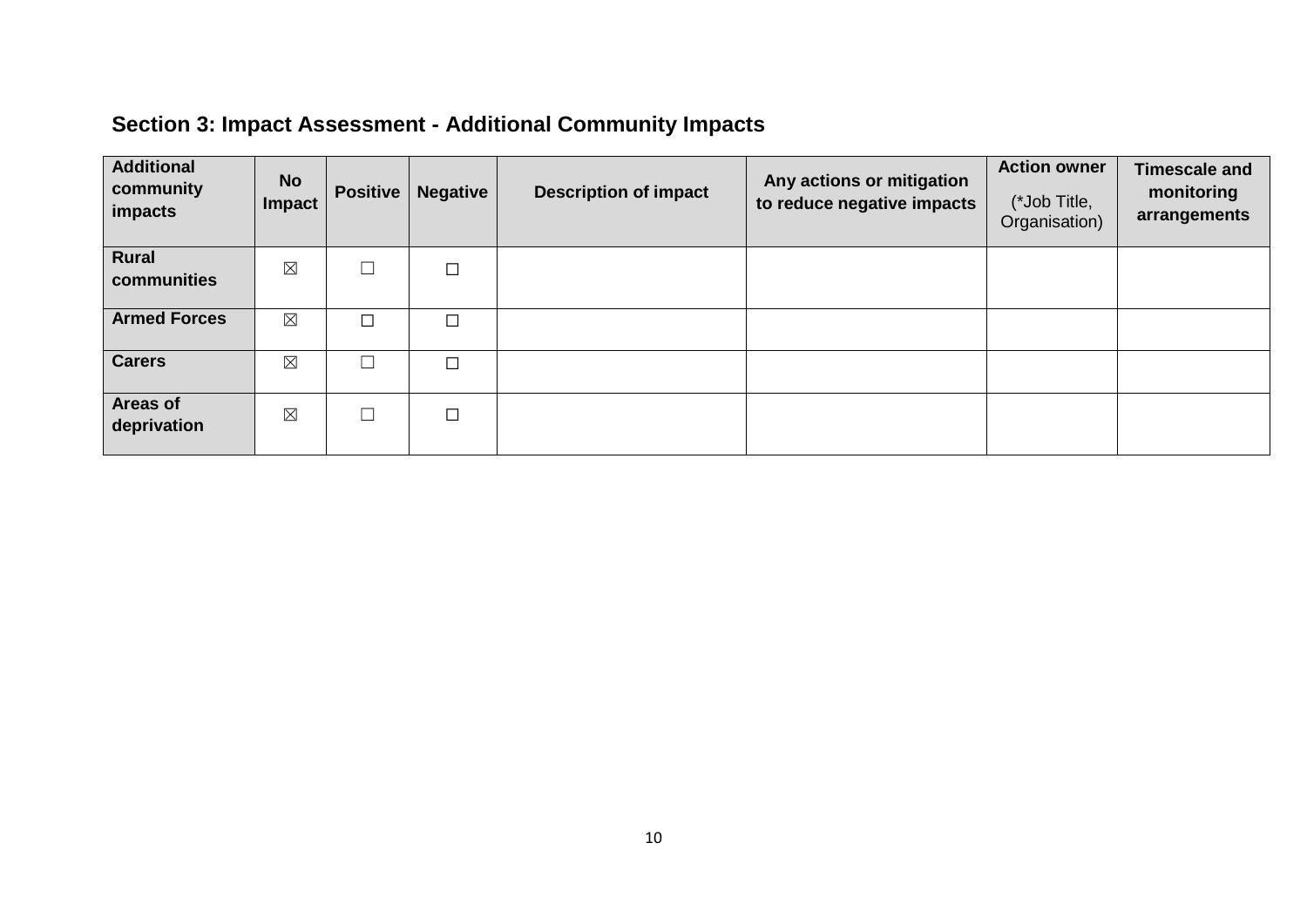#### <span id="page-10-0"></span>**Section 3: Impact Assessment - Additional Wider Impacts**

| <b>Additional</b><br><b>Wider Impacts</b> | No<br><b>Impact</b> | <b>Positive</b> | <b>Negative</b> | <b>Description of Impact</b> | Any actions or mitigation<br>to reduce negative impacts | <b>Action</b><br>owner* (*Job<br>Title,<br>Organisation) | <b>Timescale and</b><br>monitoring<br>arrangements |
|-------------------------------------------|---------------------|-----------------|-----------------|------------------------------|---------------------------------------------------------|----------------------------------------------------------|----------------------------------------------------|
| <b>Other Council</b><br><b>Services</b>   | $\boxtimes$         | □               | $\Box$          |                              |                                                         |                                                          |                                                    |
| <b>Providers</b>                          | $\boxtimes$         | П               | $\Box$          |                              |                                                         |                                                          |                                                    |
| Social Value <sup>1</sup>                 | $\boxtimes$         | ┑               | П               |                              |                                                         |                                                          |                                                    |

 1 If the Public Services (Social Value) Act 2012 applies to this proposal, please summarise here how you have considered how the contract might improve the economic, social, and environmental well-being of the relevant area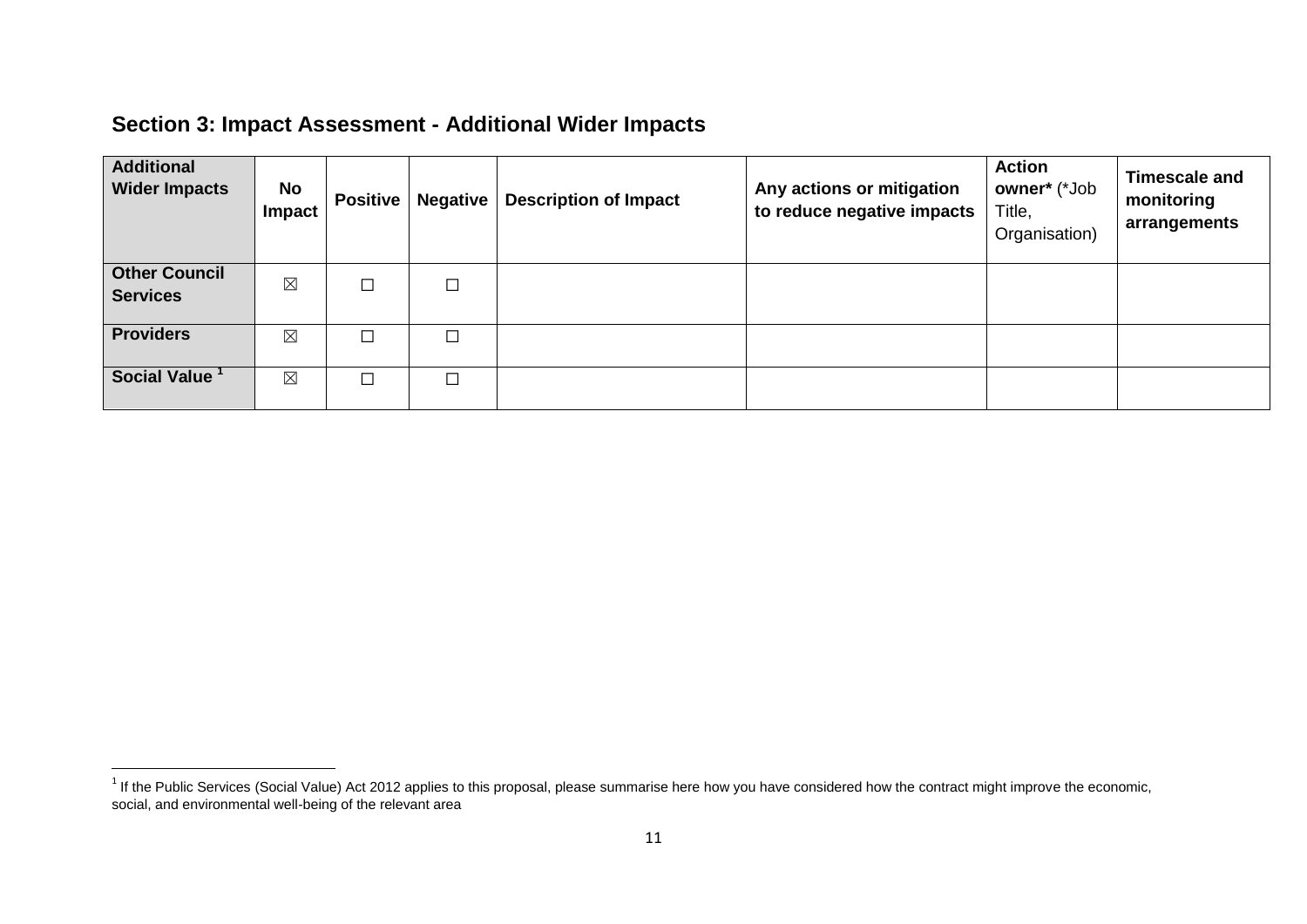#### <span id="page-11-0"></span>**Section 3: Impact Assessment - Climate Change Impacts**

**OCC and CDC aim to be carbon neutral by 2030. How will your proposal affect our ability to reduce carbon emissions related to**

| <b>Climate</b><br>change<br>impacts                                         | <b>No</b><br>Impact | <b>Positive</b> | <b>Negative</b> | <b>Description of impact</b> | Any actions or mitigation to<br>reduce negative impacts | <b>Action owner</b><br>(*Job Title,<br>Organisation) | <b>Timescale and</b><br>monitoring<br>arrangements |
|-----------------------------------------------------------------------------|---------------------|-----------------|-----------------|------------------------------|---------------------------------------------------------|------------------------------------------------------|----------------------------------------------------|
| Energy use in<br>our buildings<br>or highways                               | $\boxtimes$         | $\Box$          | $\Box$          |                              |                                                         |                                                      |                                                    |
| Our fleet                                                                   | $\boxtimes$         | $\Box$          | $\Box$          |                              |                                                         |                                                      |                                                    |
| <b>Staff travel</b>                                                         | $\boxtimes$         | $\Box$          | $\Box$          |                              |                                                         |                                                      |                                                    |
| <b>Purchased</b><br>services and<br>products<br>(including<br>construction) | $\boxtimes$         | $\Box$          | $\Box$          |                              |                                                         |                                                      |                                                    |
| <b>Maintained</b><br>schools                                                | $\boxtimes$         | $\Box$          | $\Box$          |                              |                                                         |                                                      |                                                    |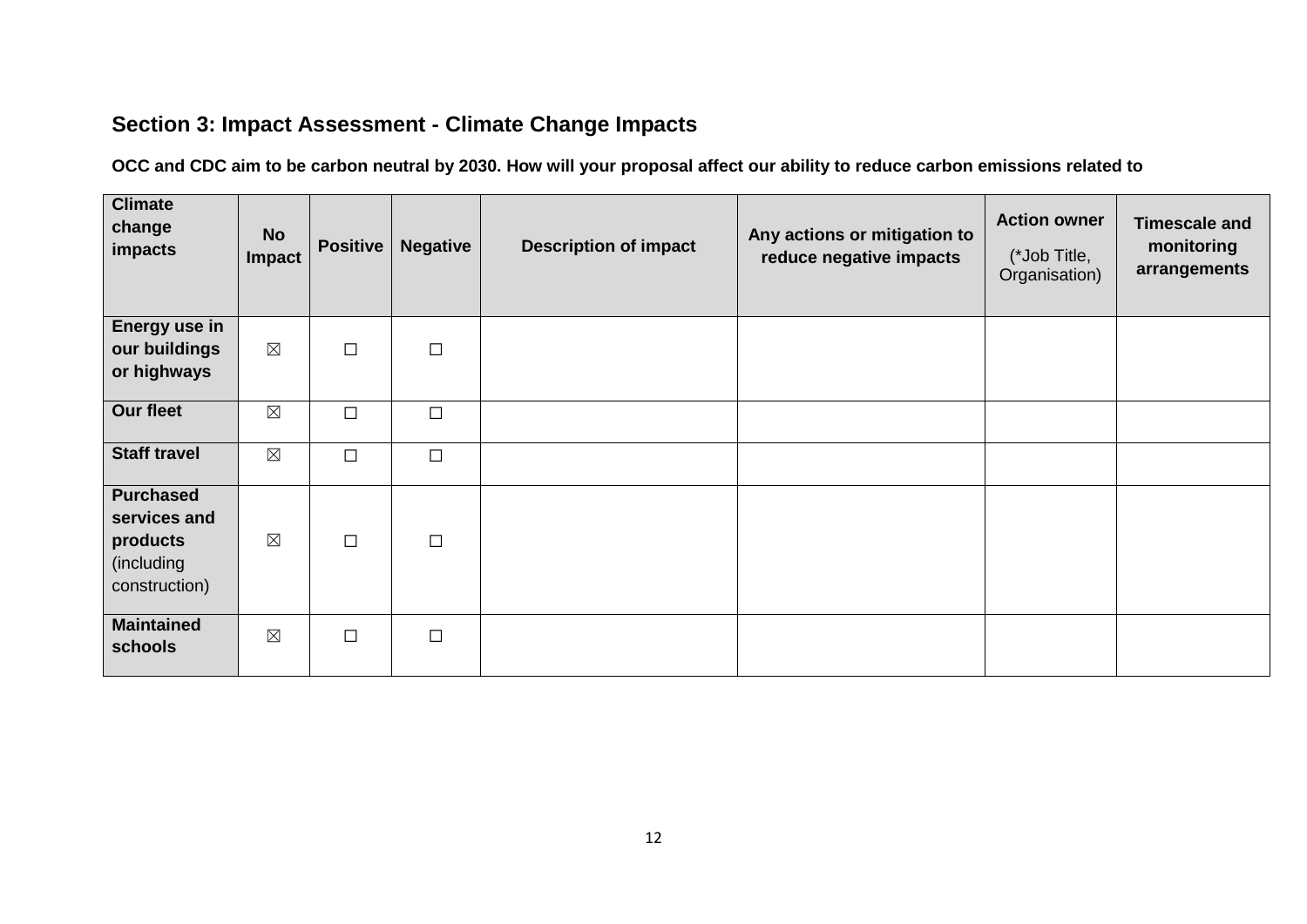**We are also committed to enable Cherwell to become carbon neutral by 2030 and Oxfordshire by 2050. How will your proposal affect our ability to:** 

| <b>Climate</b><br>change<br>impacts                                     | <b>No</b><br><b>Impact</b> | <b>Positive</b> | <b>Negative</b> | <b>Description of impact</b> | Any actions or mitigation to<br>reduce negative impacts | <b>Action owner</b><br>(*Job Title,<br>Organisation) | Timescale and<br>monitoring<br>arrangements |
|-------------------------------------------------------------------------|----------------------------|-----------------|-----------------|------------------------------|---------------------------------------------------------|------------------------------------------------------|---------------------------------------------|
| Enable carbon<br>emissions<br>reduction at<br>district/county<br>level? | $\boxtimes$                | ┑               |                 |                              |                                                         |                                                      |                                             |